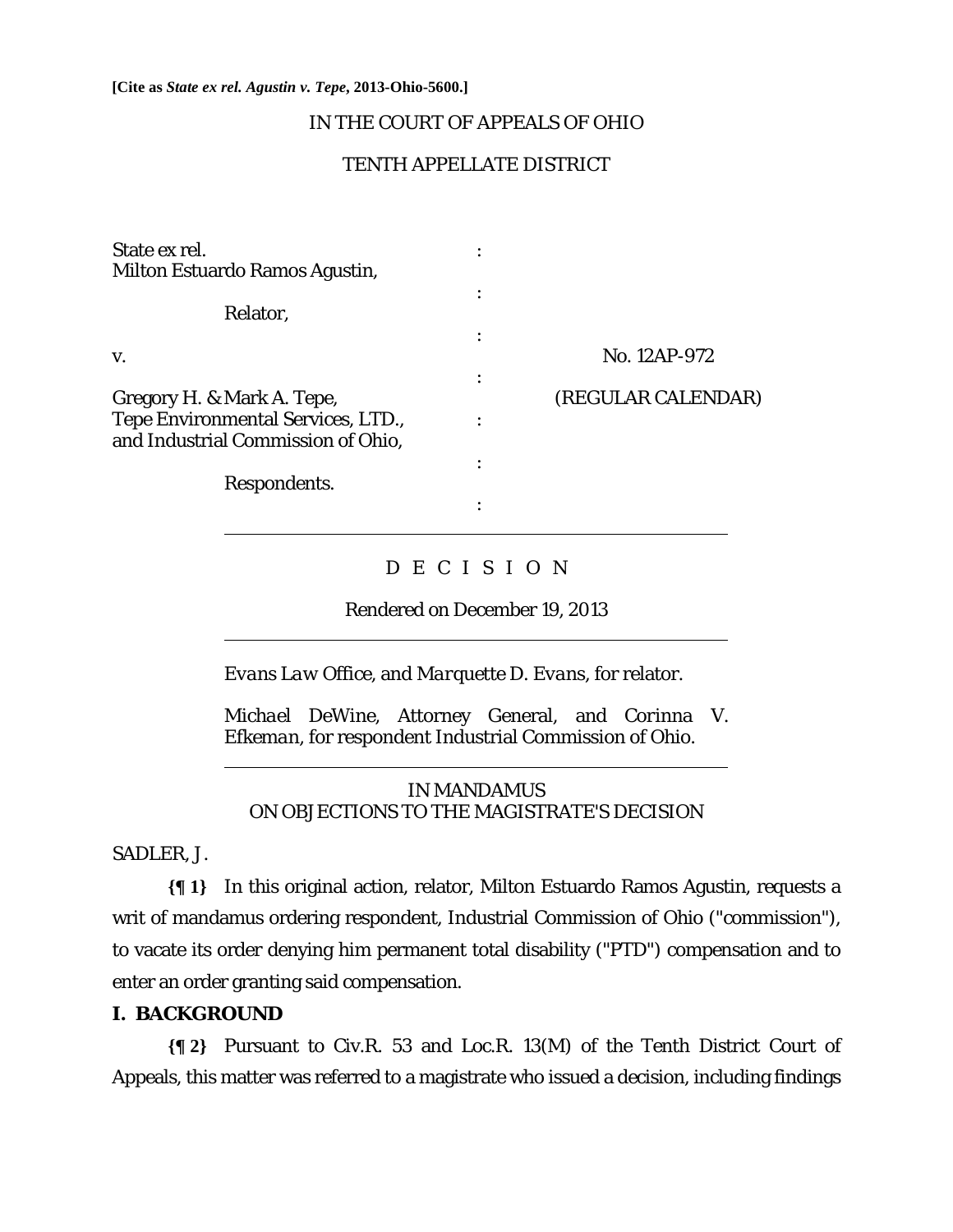of fact and conclusions of law, which is appended hereto. The magistrate concluded that, when addressing relator's non-medical factors, the commission abused its discretion by considering statements of relator's counsel as evidence. Accordingly, the magistrate recommended that this court grant a writ of mandamus ordering the commission to vacate its staff hearing officer's ("SHO") order of January 31, 2011, as to the analysis or explanation of the non-medical factors and to enter an amended order consistent with the magistrate's decision.

#### **II. OBJECTIONS**

#### **A. Relator's Objection**

The Magistrate erred in failing to enter an order directing the Industrial Commission to award Relator permanent and total disability compensation pursuant to *State, ex rel. Gay v. Mihm*, (1994), 68 Ohio St.3d 315.

#### **B. The Commission's Objection**

The magistrate erred in concluding that the commission abused its discretion by referencing "testimony" of counsel in its decision to deny PTD benefits to Ramos Agustin.

#### **III. DISCUSSION**

**{¶ 3}** In the January 31, 2011 order, the SHO concluded that, when relator's impairments arising out of the allowed condition were considered in conjunction with relator's non-medical disability factors, relator was not entitled to PTD compensation. In his brief to the magistrate, relator challenged the SHO's reliance on what the SHO termed to be counsel's testimony indicating that relator was "not interested" in obtaining a work visa. As the magistrate's decision indicates, though stating in the order that relator's counsel "testified" at the January 31, 2011 hearing, there is no evidence indicating counsel was actually sworn in and gave testimony at the hearing. Presuming the SHO was referring to counsel's "statements" at the hearing, rather than actual testimony, the magistrate correctly noted that statements of counsel are not evidence. (Magistrate's Decision, ¶ 37.) This was the basis for the magistrate's recommendation that a limited writ of mandamus be issued so that the commission could enter a new order with an appropriate analysis of relator's non-medical factors.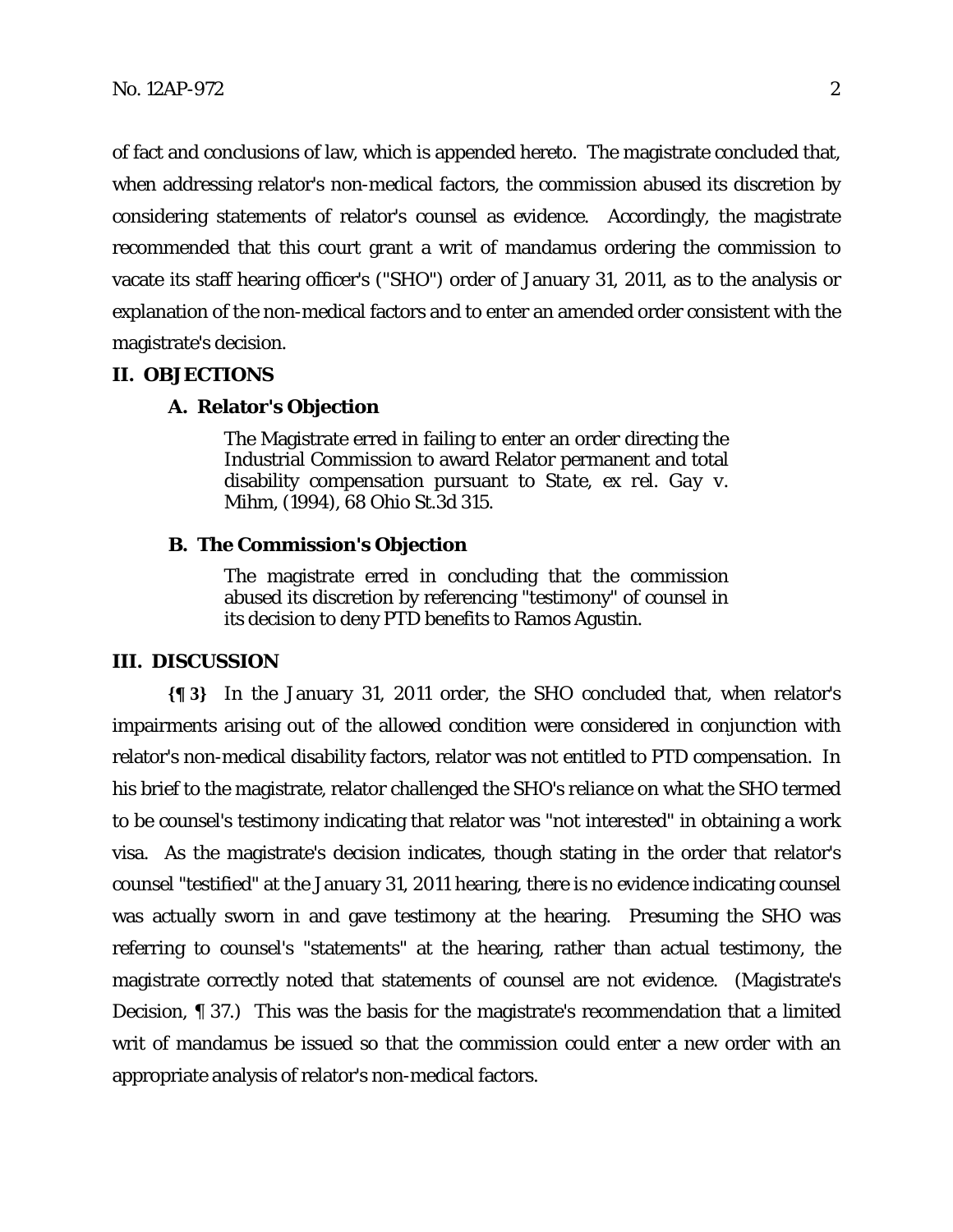**{¶ 4}** In relator's objection, he asserts the appropriate remedy is not to issue a limited writ of mandamus ordering the commission to re-address the issue of nonmedical factors but, rather, is to issue a full writ of mandamus ordering the commission to grant relator PTD compensation. In support, relator relies on *State ex rel. Gay v. Mihm*, 68 Ohio St.3d 315 (1994), which found that, "where the facts of the case indicate that there is a substantial likelihood that a claimant is permanently and totally disabled, courts are not and will not be precluded from ordering the [commission], in a mandamus action, to award [PTD]." *Id.* at 323. Such relief, however, should be only awarded in extraordinary circumstances. *State ex rel. Pass v. C.S.T. Extraction Co.*, 74 Ohio St.3d 373, 376 (1996).

**{¶ 5}** In the present case, there are no such extraordinary circumstances to warrant *Gay* relief as requested by relator. As the magistrate's decision concludes, the SHO based its decision in significant part on what the SHO referred to as testimony of counsel. Yet, relator's counsel states no such testimony was provided, and there is no evidence in the record that counsel was actually sworn in and provided such testimony. As the magistrate's decision demonstrates, this record is not one in which, absent the challenged "evidence," analysis of non-medical factors in conjunction with relator's impairments would necessarily result in a finding of PTD. Thus, *Gay* relief is not warranted in this case, and relator's objection is overruled.

**{¶ 6}** The commission argues that, rather than issue a limited writ of mandamus, this court should simply deny the requested writ of mandamus. According to the commission, the magistrate inappropriately focused on the word "testimony" to reach his conclusion that a limited writ is warranted. We disagree.

**{¶ 7}** As set forth extensively in the magistrate's decision, the basis for the SHO's analysis, with respect to relator's non-medical factors, appears to turn on what the SHO indicated was testimonial evidence that relator was "not interested in obtaining a work visa." The SHO's order states the SHO found relator had not made diligent and sincere attempts to undergo vocational rehabilitation based upon the fact that relator "has no interest" in obtaining a work visa. The SHO proceeds to state, "[i]mportantly, [relator] has failed to set forth any reason as to why he is not interested in obtaining a work visa, even if he only obtained it for the purposes of participating in vocational rehabilitation."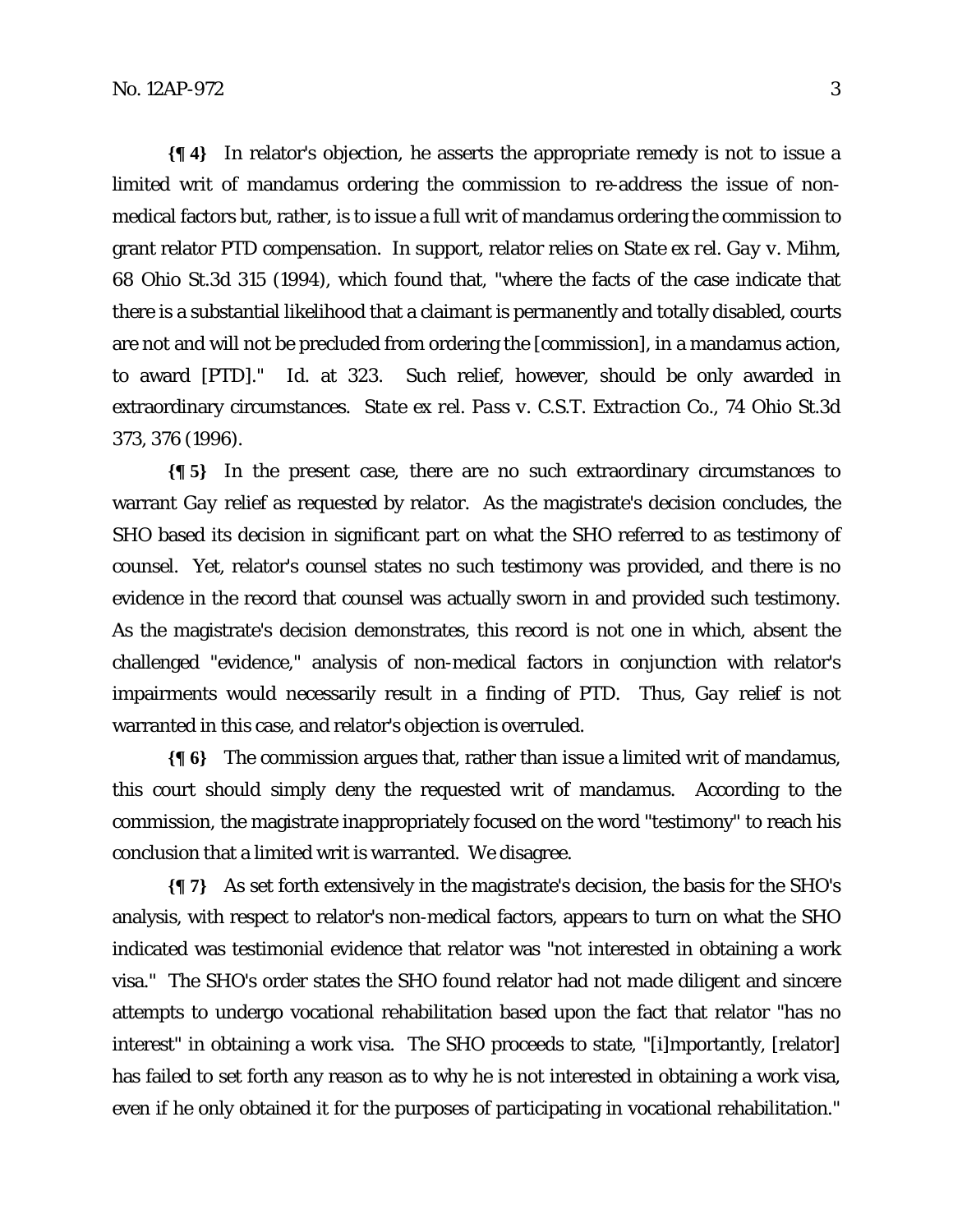Thus, the SHO's order regarding non-medical factors is premised in large part on a factual finding that has no evidentiary support.

**{¶ 8}** Though contending a limited writ of mandamus is not necessary, the commission does not direct us to any evidence in the record that would necessarily compel, in the absence of the alleged testimonial evidence, the commission's denial of relator's application for PTD. "Where there is no evidence upon which the commission could have based its factual conclusion an abuse of discretion is present and mandamus becomes appropriate." *State ex rel. Kramer v. Indus. Comm*., 59 Ohio St.2d 39, 42 (1979). The commission, as the ultimate evaluator of non-medical vocational factors, is entitled to independently weigh the evidence and reach its own conclusion. *State ex rel. Jackson v. Indus. Comm*., 79 Ohio St.3d 266, 270 (1997).

**{¶ 9}** Accordingly, we overrule the commission's objection to the magistrate's decision.

## **IV. CONCLUSION**

**{¶ 10}** Upon review of the magistrate's decision, an independent review of the record, and due consideration of the objections presented by relator and the commission, we find that the magistrate has properly stated the pertinent facts and applied the appropriate law. Therefore, we overrule both the commission's and relator's objections to the magistrate's decision and adopt the magistrate's decision as our own, including the findings of fact and conclusions of law contained therein. Accordingly, we issue a limited writ of mandamus ordering the commission to vacate its SHO's order of January 31, 2011 as to the analysis and explanation of non-medical factors and to enter an amended order consistent with this decision.

> *Objections overruled; limited writ of mandamus granted.*

DORRIAN and O'GRADY, JJ., concur. \_\_\_\_\_\_\_\_\_\_\_\_\_\_\_\_\_\_\_\_\_\_\_\_\_\_\_\_\_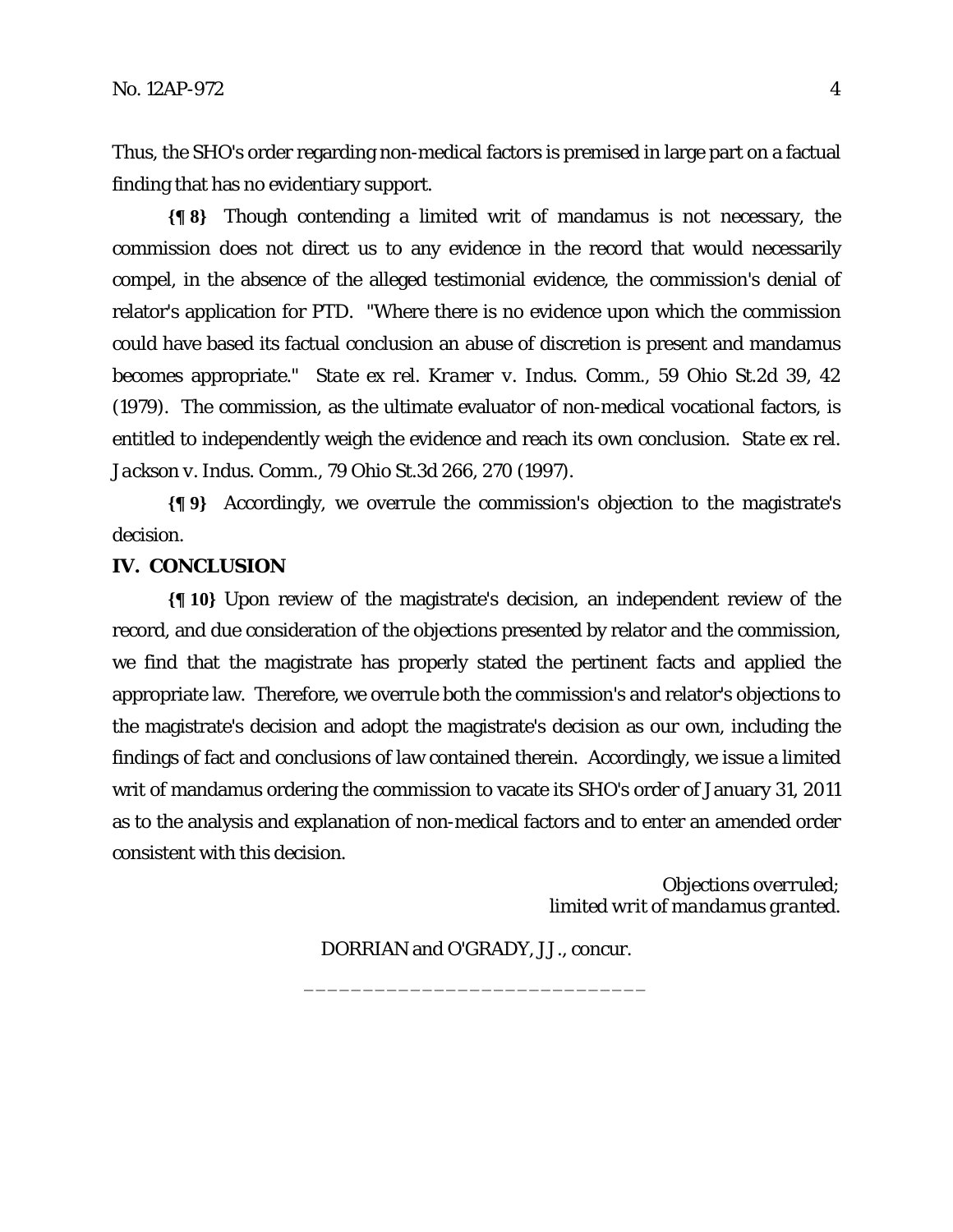# **A P P E N D I X**

#### IN THE COURT OF APPEALS OF OHIO

#### TENTH APPELLATE DISTRICT

| State ex rel.                                                                   |                    |
|---------------------------------------------------------------------------------|--------------------|
| Milton Estuardo Ramos Agustin,                                                  |                    |
|                                                                                 |                    |
| Relator,                                                                        | No. 12AP-972       |
| V.                                                                              | (REGULAR CALENDAR) |
| Gregory H. & Mark A. Tepe,                                                      |                    |
| <b>Tepe Environmental Services, LTD.,</b><br>and Industrial Commission of Ohio, |                    |
|                                                                                 |                    |
| Respondents.                                                                    |                    |
|                                                                                 |                    |

# MAGISTRATE'S DECISION

Rendered on July 31, 2013

*Evans Law Office,* and *Marquette D. Evans,* for relator.

*Michael DeWine*, Attorney General, and *Corinna V. Efkeman,* for respondent Industrial Commission of Ohio.

### IN MANDAMUS

**{¶ 11}** In this original action, relator, Milton Estuardo Ramos Agustin, requests a writ of mandamus ordering respondent Industrial Commission of Ohio ("commission") to vacate its order denying him permanent total disability ("PTD") compensation, and to enter an order granting the compensation.

Findings of Fact:

 $\overline{a}$ 

 $\overline{a}$ 

**{¶ 12}** 1. On September 4, 2008, relator sustained an industrial injury while employed as a laborer for respondents Gregory H. & Mark A. Tepe, Tepe Environmental Services, Ltd., a state-fund employer.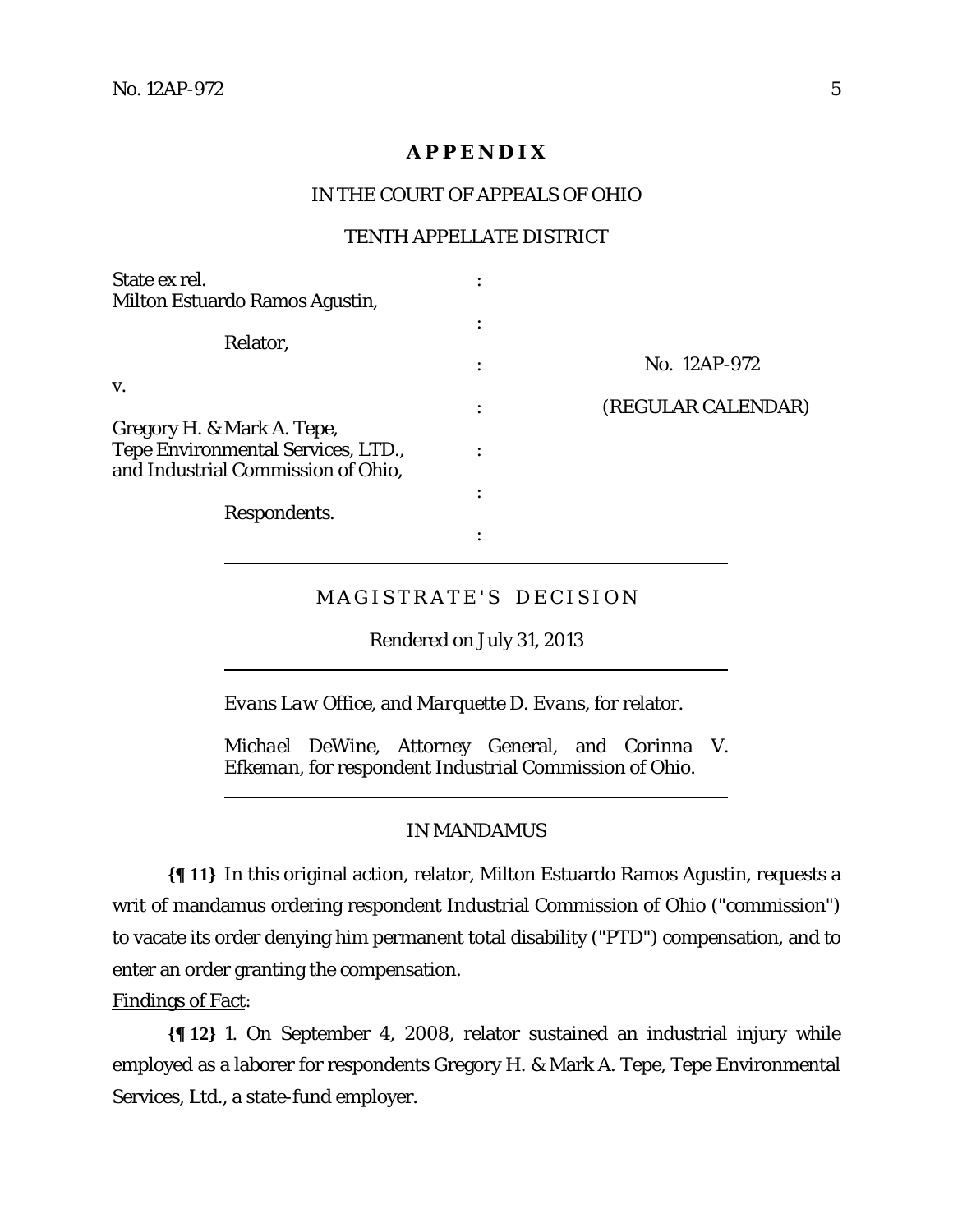**{¶ 13}** 2. On September 4, 2008, while planting trees, relator was thrown from a bobcat and ran over by the bobcat.

**{¶ 14}** 3. The industrial claim (No. 08-854045) is allowed for:

Fracture tibia shaft-open, left; fracture of pubis-closed, left; fracture six left ribs-closed; fracture one right rib-closed; left sacroiliac joint diastasis; brachial plexopathy; depressive disorder; anxiety state; lumbar radiculopathy; right shoulder sprain; cervical sprain; trapezial sprain.

**{¶ 15}** 4. On September 18, 2009, at the request of the Ohio Bureau of Workers'

Compensation ("bureau"), relator was examined by Robert L. Boyer, M.D. In his seven-

page narrative report, Dr. Boyer opined:

The claimant is at a treatment plateau and appears to be at [maximum medical improvement] for all of the allowances.

The claimant clearly cannot return to a labor intensive place of employment.

The claimant is theoretically capable of remunerative employment. There obviously is a language barrier. He would be capable of utilizing his left upper extremity without restrictions. He would only be capable of standing for 20 to 30 minutes at a time. Thereafter, he would need to sit for approximately five minutes. He would have a lifting limit of 10 lbs. which should be performed above the horizontal plane relative to the waist.

The claimant appears to be at MMI as previously described. The physician of record has submitted a C-9 document on 9- 30-09 requesting Vocational Rehabilitation. A repeat IME is not indicated since the claimant is at MMI.

The claimant is currently receiving physical therapy which is certainly necessary and appropriate at this time juncture[.]

This examiner is in agreement with the planned vocational rehabilitation.

**{¶ 16}** 5. On April 21, 2010, the bureau issued a "Vocational Rehabilitation

Closure Report" on form RH-21. The completed form states in part:

The above [Injured Worker] was referred for [vocational rehabilitation] services on 10/05/09 and assigned to this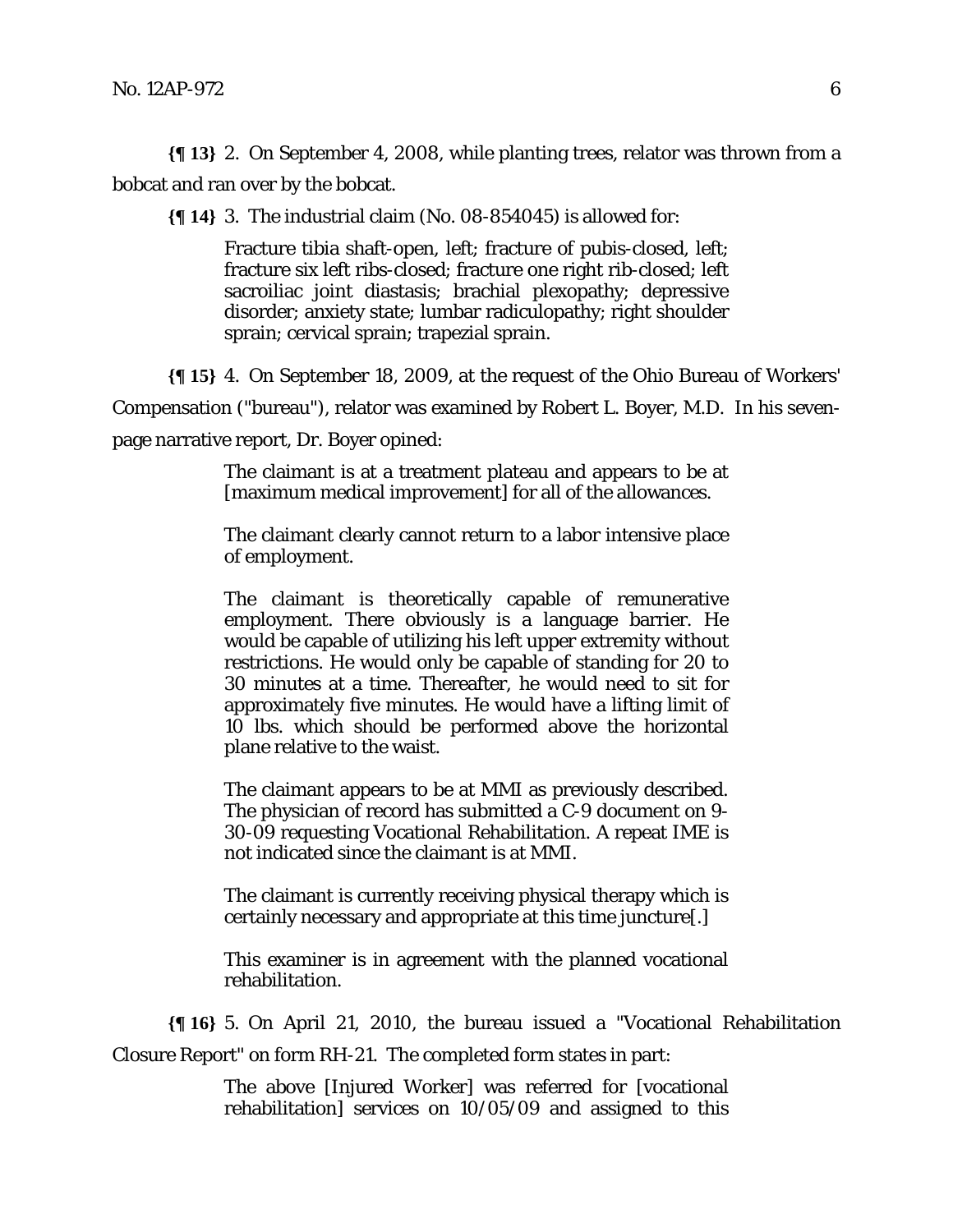case manager (CM) on 10/06/09. \* \* \* The [Injured Worker] stated that he sustained his work related injuries on 09/04/08 while working as a landscaper for employer of record (EOR) Tepe Landscape & Design Company. The EOR, Greg Tepe, Owner of Tepe Landscape & Design Company informed CM on 10/29/09 that the [Injured Worker] currently only has a Medical/Visitor visa and that his Work Visa expired post his work related injury and that he cannot [return to work] in any capacity in the USA. [Injured Worker] indicated to the CM at the initial assessment on 10/15/09 that he intends to go back to his homeland in Guatemala post completion of his [vocational rehabilitation] therapy program.

CM met with the [Injured Worker] and Dr. James Lutz, M.D. associate of [physician of record], Dr. Daniel Buchanan, D.C., for pain management on 2/22/10. Dr. Lutz reviewed the bi-weekly progress reports from Sports Therapy dated 2/17/10 and was in agreement with therapist's recommendation that no further work hardening beyond the remaining three weeks (total four weeks) through 3/10/01 [sic] would be appropriate. A Medco 14 was completed by the doctor to continue with the remaining work hardening sessions 5x/week and obtain an [functional capacities evaluation] to determine the [Injured Worker's] current physical demand level. CM to follow up with [physician of record], on 3/9/10 for review of the FCE and final [return to work] release with restrictions.

CM met with the [Injured Worker] and physical therapist, Cyndi Lewis, MSPT on 3/03/10 and observed the [Injured Worker] while participating in his FCE. Therapist indicated that the [Injured Worker] was doing well in all aspects of his activities except in reaching out and lifting/carrying objects up and overhead. CM met with the [Injured Worker] and [physician of record] on 3/9/10 for final follow up. The [Injured Worker] was accompanied by Maria, a relative of the family with whom he now lives and who speaks fluent English and Spanish. CM presented the [physician of record] with a copy of the completed FCE from Sports Therapy dated 3/3/10 and he reviewed it. He also examined the [Injured Worker] and submitted the a [sic] Medco 14 releasing the [Injured Worker] to [return to work] on 3/11/10 with permanent restrictions as indicated by the physical therapist at the Light-Medium PDC level.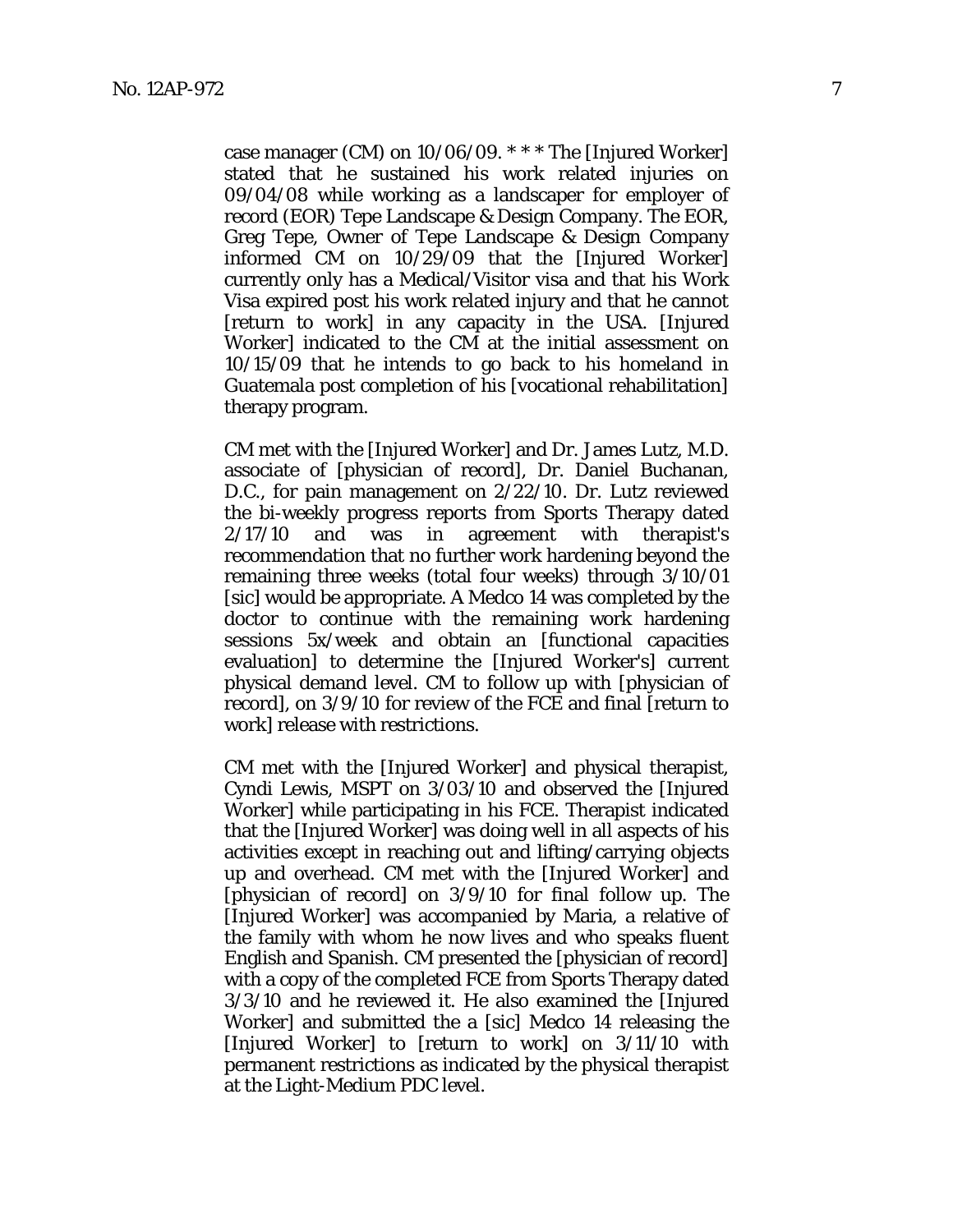His friend, Maria, inquired if any re-training would be possible as the [Injured Worker] would not be able to go back to Guatemala to work as a construction worker which would be the only job available to him. CM advised that she had previously staffed the file with the DMC regarding his [return to work] options and was advised that he had completed all appropriate services, but without a work visa for the USA, any training or job search would not be appropriate at this time.

CM received support of file closure from the DMC the same day indicating also that if the [Injured Worker] is able to obtain a work visa for the USA or other documentation to support his ability to legally stay and work in the USA, then further consideration for [vocational rehabilitation] may be considered.

\* \* \*

CM received and reviewed the vocational evaluation from Mr. Phillips on 4/19/10 and faxed a copy of the evaluation to all parties. CM staffed file with CareWorks case specialist Genie Braithwaite and DMC, Amy H., on 4/20/10 whereby the DMC recommended to close the [Injured Worker's] vocational rehab file as it was felt there were no further vocational rehabilitation services that could be provided the [Injured Worker] based on the results of the vocational evaluation which indicated that the [Injured Worker] was not appropriate for re-training due to his lack of academics in Spanish and English, does not have the transferable skills within his current physical demand level of Light to Medium strength range, and is non-employable as he does not have a work visa to work in the USA. Case specialist notified CM on 4/21/10 that she was in agreement with recommendation and CM was given clearance to go forward with closure of this file effective 4/21/10.

**{¶ 17}** 6. On May 18, 2010, at relator's request, he was examined by Bruce F.

Siegel, D.O. In his three-page narrative report, Dr. Siegel concludes:

[I]t is my medical opinion due to these injuries that he is permanently unable to perform manual labor and is physically able to perform only sedentary or stationary type of employment where he is able to change positions as he feels is needed to accommodate his conditions.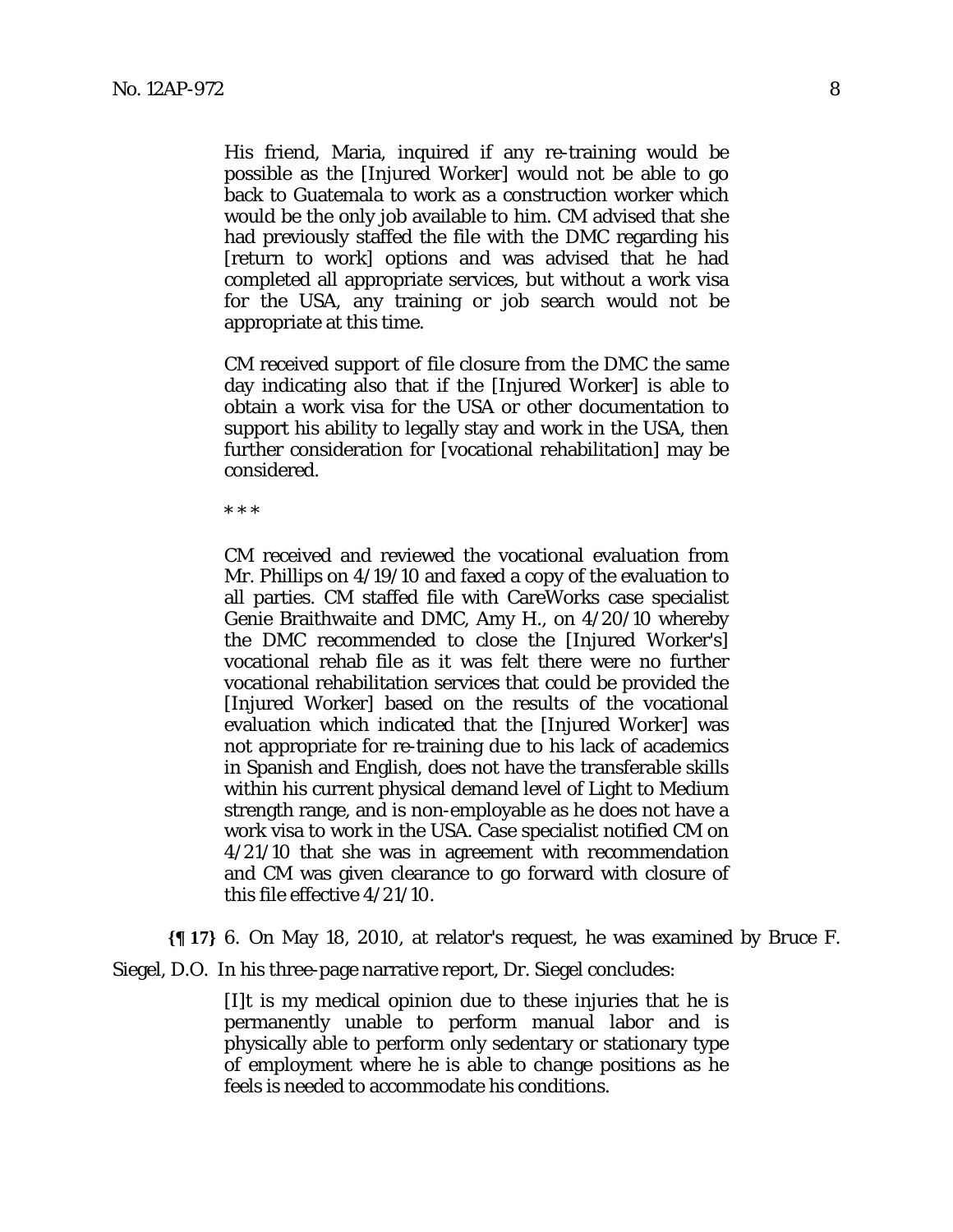**{¶ 18}** 7. At relator's request, vocational expert William T. Cody prepared a vocational assessment or report. Cody interviewed relator on July 21, 2010. Thereafter, Cody issued a six-page narrative report in which he opines:

> Mr. Ramos would be unable to adapt to a new kind of work activity. He has a significant level of pain, a restricted manual trade work history, a limited level of education in a foreign country, a lack of fluency in English, and physical restrictions. Under these circumstances he could not be expected to adequately adapt to the new tools, tasks, procedures, and rules involved in performing a new type of work activity, a type of work that he has not performed in the past. This holds true even for unskilled work. When a significant level of pain is combined with; physical restrictions, limited education, lack of ability to communicate in English, and a manual trade work history, they serve as contributing factors to an inability to make vocational adjustments.

> Therefore, in the opinion of this vocational expert, Milton Ramos is permanently and totally occupationally disabled. That is, there are no jobs in the local or national economies that he is able to perform. This conclusion was reached considering his age, limited education, lack of ability to speak English with any degree of fluency, manual trade work history, and the physical limitations that he has as a result of his allowed injury, claim number 09-854045. This opinion only considered his physical condition. The existence of psychological limitations stemming from allowed conditions can only support his permanent and total disability.

**{¶ 19}** 8. On August 20, 2010, relator filed an application for PTD compensation.

**{¶ 20}** 9. On October 4, 2010, at the commission's request, relator was examined

by Ron M. Koppenhoefer, M.D. In his five-page narrative report, Dr. Koppenhoefer opines:

> **Discussion:** Based on my examination, it is my medical opinion that Mr. Agustin has reached maximum medical improvement for the allowed conditions in this claim. My rationale is based on his current symptomatology as well as his past medical treatment and the diagnostic studies quoted.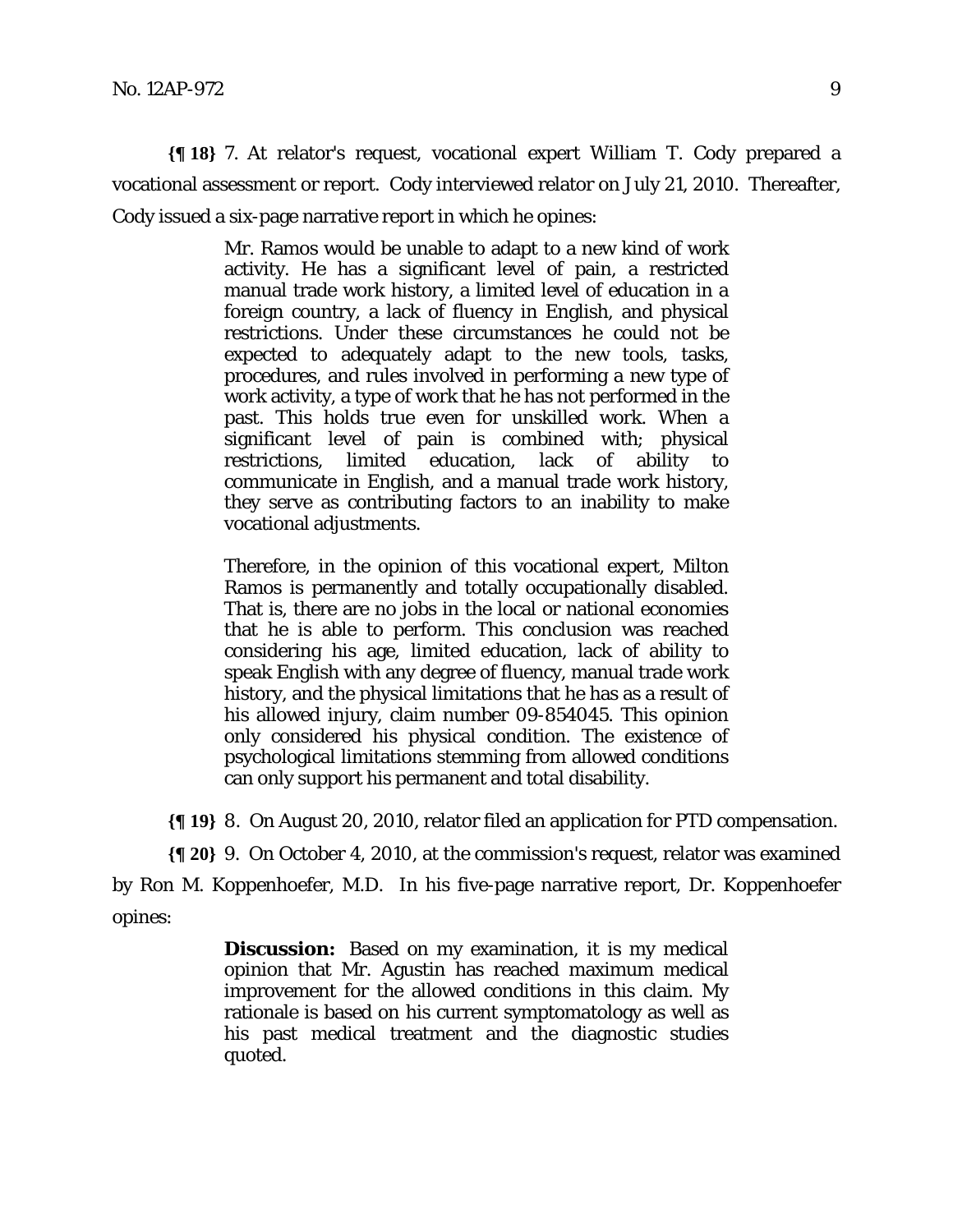When using the AMA Guides Fifth Edition, he would have the following degree of impairment related to the allowed conditions in this claim:

[One] Fracture tibia shaft-open left - 1% impairment for residual discomfort.

[Two] Fracture six left ribs-closed, fracture one right ribclosed - 1% impairment for residual discomfort.

[Three] Fracture of pubis-closed left - 0% impairment to the body as a whole. Table 17-33 was consulted in this regard.

[Four] Left sacroiliac joint diastasis - 3% impairment when consulting Table 17-33.

[Five] Brachial plexopathy would equal to a 10% impairment of the upper extremity. Table 16-15, Table 16-34 was consulted in this regard. This would correlate to a 6% impairment to the body as a whole when using Table 16-3.

[Six] Lumbar radiculopathy would equal to a DRE Lumbar Category 2 degree impairment or a 5% impairment to the body as a whole.

The combined values chart would equal the above to a 15% impairment to the body as a whole.

Based on my examination, I believe Mr. Agustin would be limited in regards to his work abilities. These limitations would be based on the allowed conditions pertaining to his sacroiliac joint diastasis. I believe he would be limited in regards to performing stooping or prolonged bending activities as well as repetitive bending or lifting activities. His brachial plexopathy and his lumbar radiculopathy would not be work limiting at this time except for the possibility of significant endurance activities involving his right arm.

Attached is the Physical Strength Rating which I believe indicates his work capabilities. I believe he could perform sedentary and light duty work activity at this time if repetitive bending and stooping activities are not part of his job duties.

**{¶ 21}** 10. Following a January 31, 2011 hearing, a staff hearing officer ("SHO")

issued an order denying the PTD application. The SHO's order explains:

The Staff Hearing Officer has reviewed all medical and vocational evidence on file, as well as that submitted at hearing, and bases this decision on the evidence and reasons cited in the following order.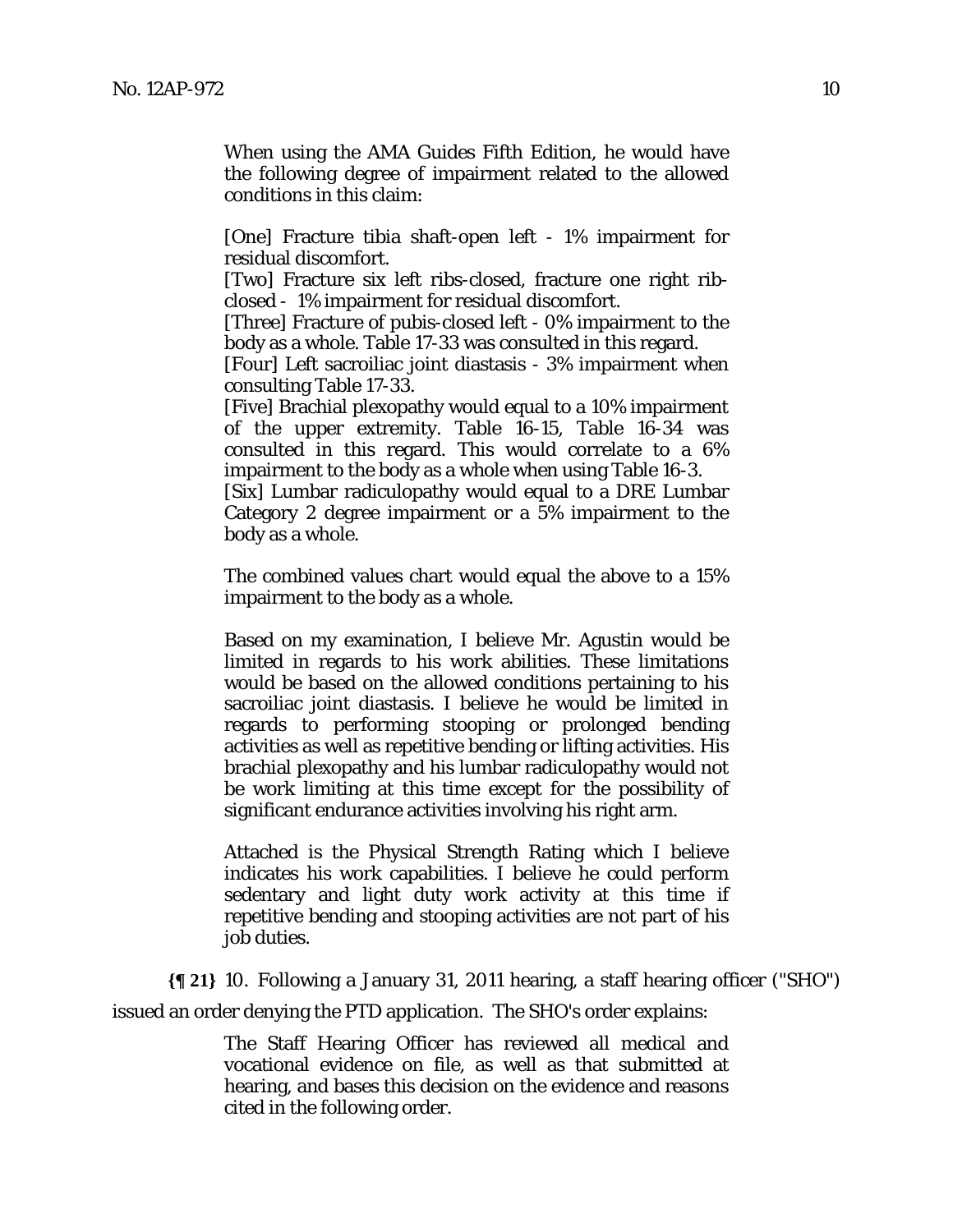After full consideration of the issue, it is the order of the Staff Hearing Officer that the Injured Worker's IC-2 Application for Permanent and Total Disability Compensation, filed 8/20/2010, be denied.

The Injured Worker is a 22 year old male who has one Workers' Compensation claim. This claim, claim number 08- 854045, is predicated upon an industrial accident which occurred on 9/4/2008 when the Injured Worker was inadvertently thrown out of and then run over by a bobcat. As a result of this incident, the Injured Worker sustained injuries to his left leg, pubis, left ribs, right ribs, low back and chest. This claim also has a psychological component.

Although this claim has a psychological component, Injured Worker's counsel requested that the application be processed without considering the allowed psychological conditions. Accordingly, this order considers only the allowed physical conditions.

Dr. Ron Koppenhoefer examined the Injured Worker on 10/4/2010 at the request of the Industrial Commission. Dr. Koppenhoefer examined the Injured Worker on the allowed physical conditions and concludes that the allowed physical conditions have reached maximum medical improvement.

Dr. Koppenhoefer further opines that the Injured Worker retains the functional capacity to perform light work when the impairments arising from the allowed physical conditions are considered. Light work includes the ability to exert 20 pounds of force one-third of the time, 10 pounds of force two-thirds of the time and negligible force constantly. Light work may also include jobs which require walking or standing to a significant degree and jobs which require working at a production rate.

Dr. Robert Boyer examined the Injured Worker on 9/18/2009 at the request of the Bureau of Workers' Compensation. Dr. Boyer examined the Injured Worker on the allowed physical conditions and concludes that the allowed physical conditions have reached maximum medical improvement.

Dr. Boyer further indicates that the Injured Worker is capable of performing sustained remunerative employment with the limitations that the Injured Worker cannot engage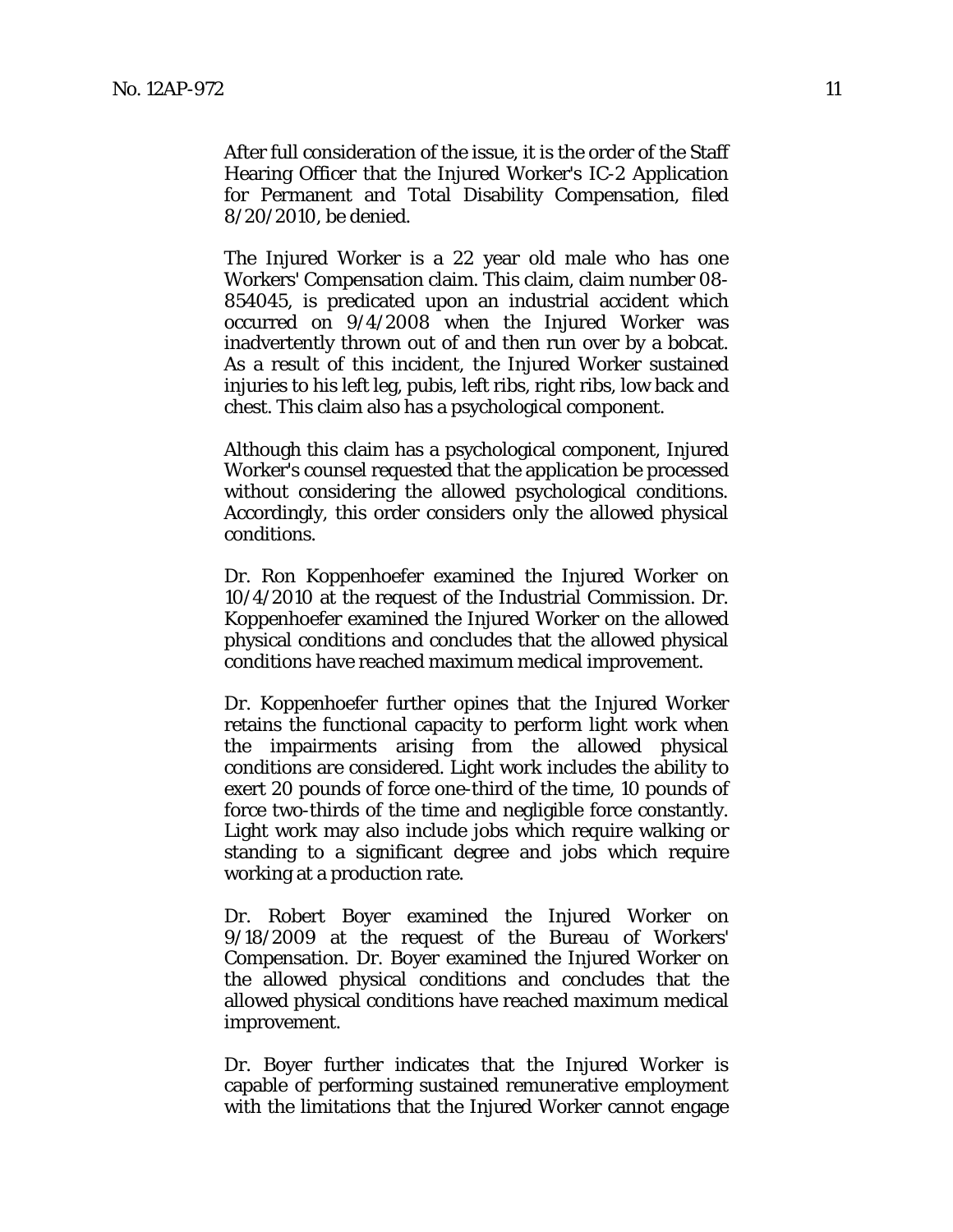in labor intensive work. Dr. Boyer also indicates that the Injured Worker is limited to standing for no more than 20 to 30 minutes at a time before requiring the ability to sit for 5 minutes. Dr. Boyer also imposes a 10 pound lifting limit.

The Staff Hearing Officer finds that all allowed physical conditions have reached maximum medical improvement based upon the reports of Dr. Koppenhoefer and Dr. Boyer.

The Staff Hearing Officer further find that the Injured Worker retains the functional capacity to perform sustained remunerative employment when the impairments arising out of the allowed physical conditions are considered based upon the reports of Dr. Koppenhoefer and Dr. Boyer.

Additionally, when the Injured Worker's impairments arising out of the allowed conditions are considered in conjunction with the Injured Worker's non-medical disability factors, the Staff Hearing Officer finds that the Injured Worker retains the functional capacity to perform sustained remunerative employment and is therefore not permanently and totally disabled.

The Staff Hearing Officer finds that the Injured Worker's age, 22 years old, is not a barrier to re-employment. Individuals of the Injured Worker's age expect to remain in the work force a number of years. Additionally, individuals of the Injured Worker's age have the ability to pursue the acquisition of new job skills, through short-term or on the job training, which would enhance the Injured Worker's potential for re-employment. Further, individuals of the Injured Worker's age have the ability to pursue formal vocational training or additional education which would enhance the Injured Worker's potential for re-employment.

The Staff Hearing Officer finds that the Injured Worker's IC-2 Application for Permanent and Total Disability indicates that the Injured Worker has a very limited work history. Specifically, the Staff Hearing Officer finds that the Injured Worker has not worked in any capacity since 2008, at which time he was 20 years old. Because the Injured Worker has such a limited work history, the Staff Hearing Officer finds that the Injured Worker does not have a work history, or transferable skills to evaluate. Accordingly, the Staff Hearing Officer finds that the Injured Worker's work history constitutes neither a positive nor negative vocational asset.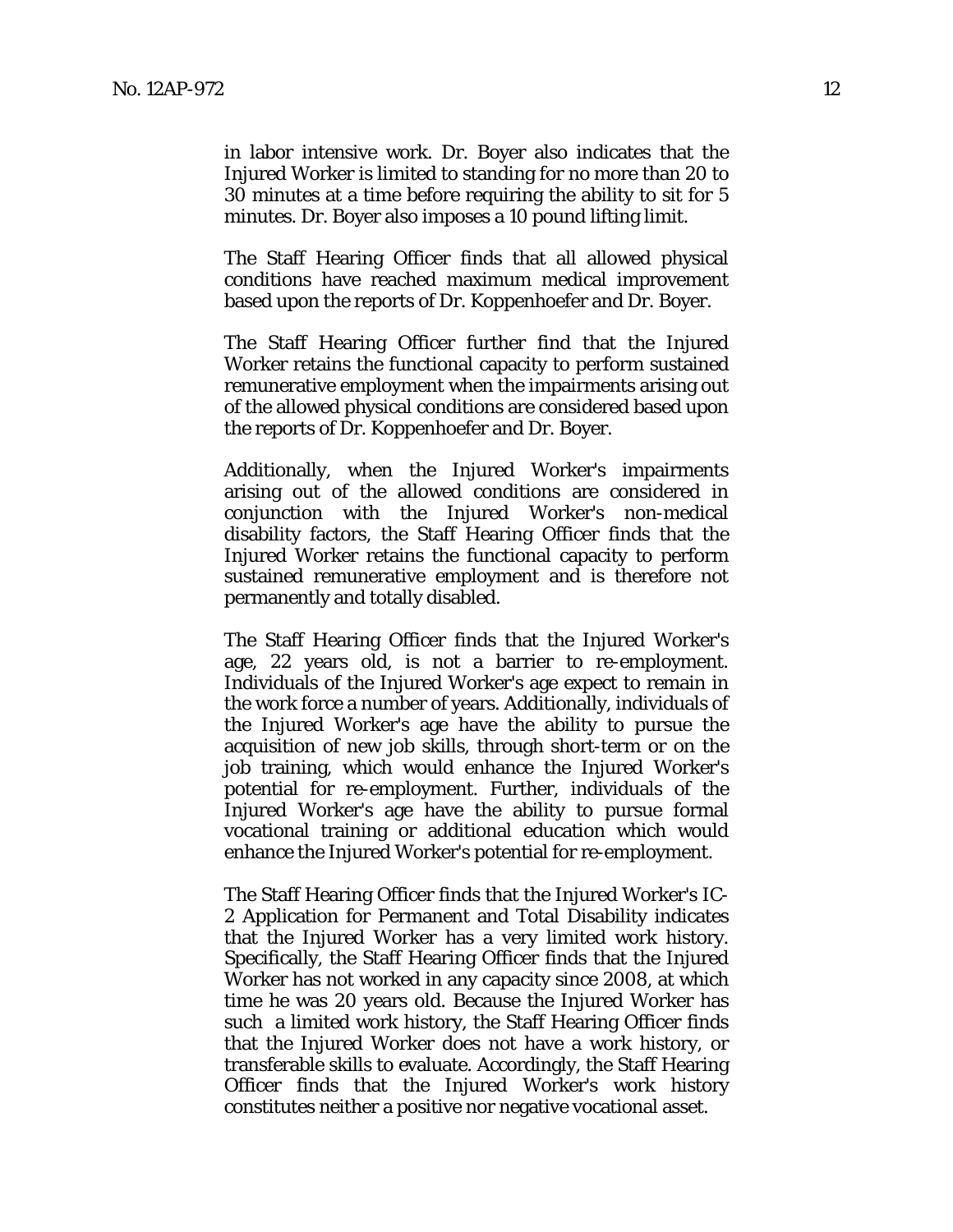The Staff Hearing Officer finds that the Injured Worker has a 6th grade education obtained in Guatemala. The Staff Hearing Officer further finds that the Injured Worker does not speak English and is unable to read and write English. The Staff Hearing Officer finds that the Injured Worker's inability to read and write or speak English and his lack of education constitute a significant barrier to re-employment.

However, the Staff Hearing Officer finds that the Injured Worker is only 22 years of age. As such, the Staff Hearing Officer finds that the Injured Worker has the time and ability to learn English and pursue further education. Accordingly, the Staff Hearing Officer finds that the Injured Worker's inability to speak, read and write English and his lack of education constitute barriers that the Injured Worker has the opportunity to eliminate.

At hearing, the Injured Worker testified that he has only recently enrolled himself in English classes. The Staff Hearing Officer finds that it would be premature to find the Injured Worker's inability to speak, read and write English and his lack of education permanent barriers to the Injured Worker's re-entering the work force until such time as the Injured Worker makes a diligent attempt to speak, read and write English and pursue some type of further vocational training or education. The Staff Hearing Officer finds this particularly significant in light of the Injured Worker's young age.

State ex rel. Cunningham v. Indus. Comm. (2001) 91 Ohio St.3d 261, sets forth the proposition that the Commission may consider all possible skills which may reasonably be developed to enhance the Injured Worker's ability to return to the work force. In the case at hand, the Staff Hearing Officer finds that an individual of the Injured Worker's age has numerous opportunities, both educationally and vocationally, to develop additional skills which would enhance his ability to compete in the work force.

The Staff Hearing Officer finds that the Injured Worker has attempted to participate in vocational rehabilitation one time. However, the Bureau of Workers' Compensation rehabilitation closure report dated 4/21/2010 indicates that the Injured Worker is not feasible to participate in vocational rehabilitation primarily because the Injured Worker does not have a work visa. Further, Injured Worker's counsel testified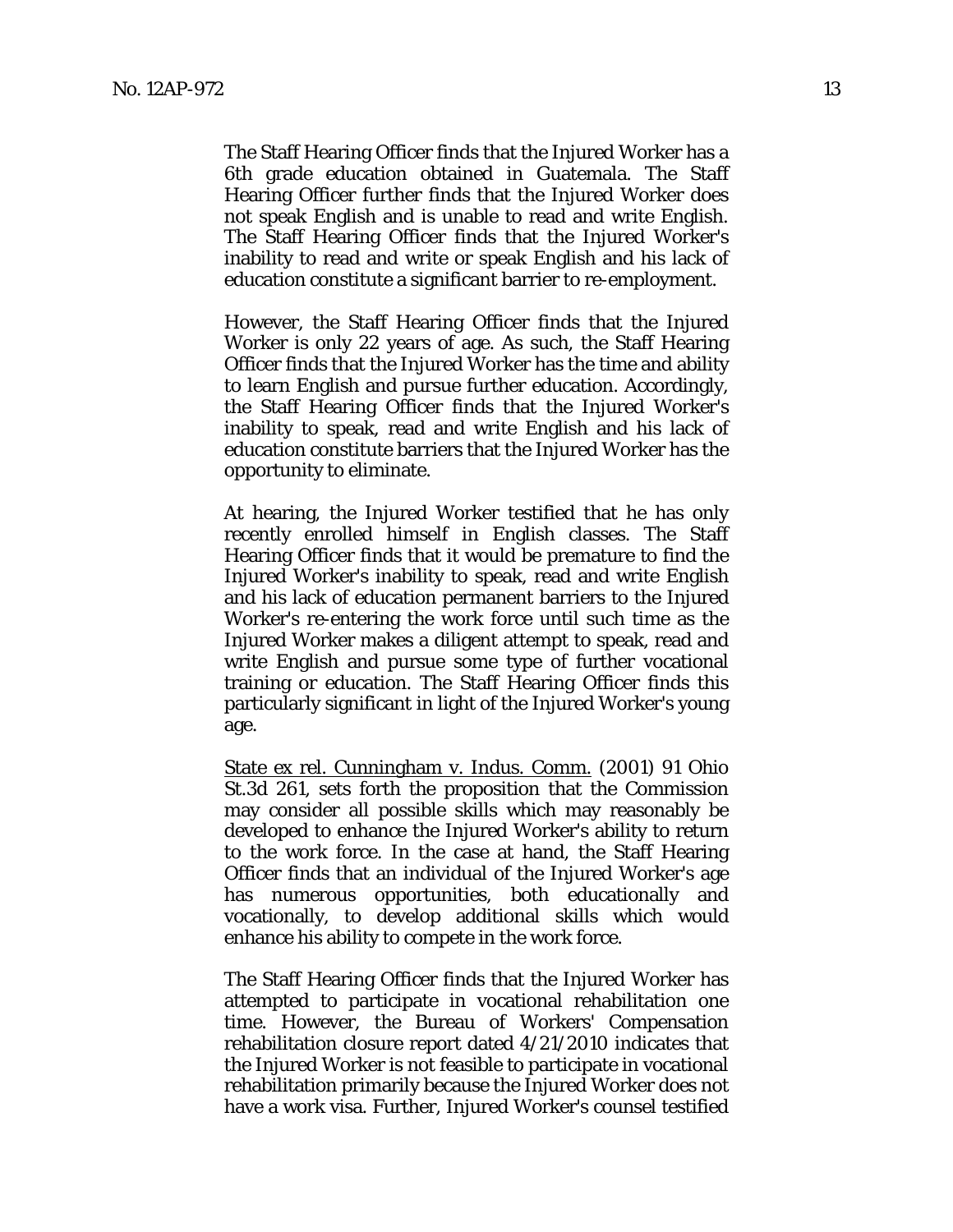that the Injured Worker has extended his time to remain in the United States by way of a tourist visa. Injured Worker's counsel testified that the Injured Worker is not interested in obtaining a work visa because the Injured Worker plans on returning to Guatemala. Because the Injured Worker has indicated that he has no interest in obtaining a work visa, the Staff Hearing Officer finds that the Injured Worker has not made a diligent and sincere attempt to participate in vocational rehabilitation.

Importantly, the Injured Worker has failed to set forth any reason as to why he is not interested in obtaining a work visa, even if he only obtained it for the purposes of participating in vocational rehabilitation. There is no evidence indicating that obtaining a work visa would hinder the Injured Worker's ability to return to Guatemala in any way.

Based on these facts, the Staff Hearing Officer finds that the Injured Worker's non medical disability factors fail to establish that the Injured Worker is permanently incapable of engaging in sustained remunerative employment.

Further, when the Injured Worker's non-medical disability factors are considered in conjunction with the Injured Worker's physical impairments arising out of the allowed conditions, the Staff Hearing Officer finds that the Injured Worker retains the functional capacity to perform sustained remunerative employment and is therefore not permanently and totally disabled.

Accordingly, the Injured Worker's IC-2 Application for Permanent Total Disability, filed 08/20/2010 is denied.

This order is based upon the reports of Dr. Boyer dated 9/18/2009, Dr. Koppenhoefer dated 10/4/2010 and the nonmedical disability factors.

**{¶ 22}** 11. On November 19, 2012, relator, Milton Estuardo Ramos Agustin, filed this mandamus action.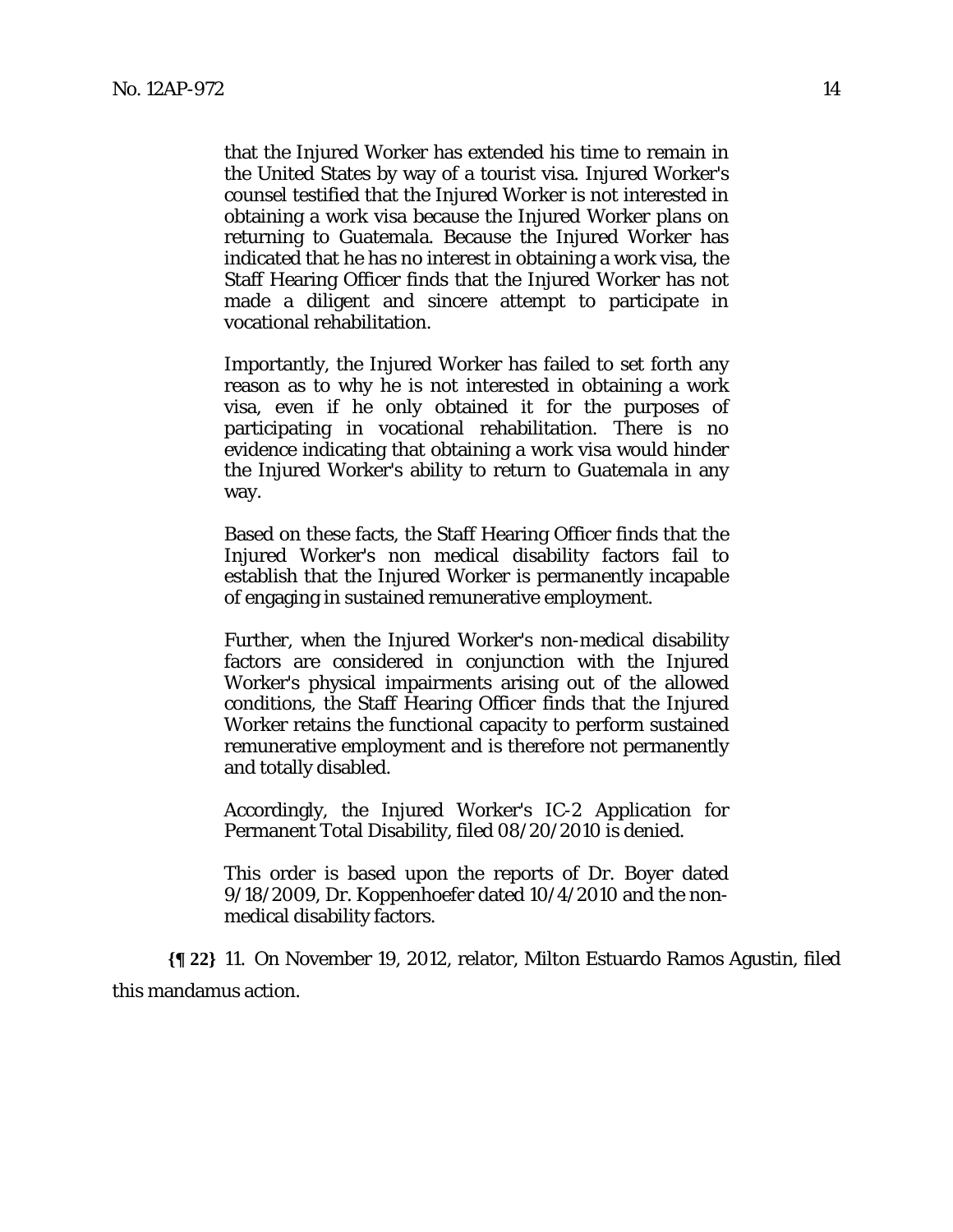#### Conclusions of Law:

**{¶ 23}** The commission, through its SHO, relied upon the reports of Drs. Boyer and Koppenhoefer in determining "residual functional capacity." Ohio Adm.Code 4121-  $3-34(B)(4)$ .

**{¶ 24}** Dr. Boyer stated that relator "is theoretically capable of remunerative employment." Dr. Koppenhoefer opined that relator is medically able to "perform sedentary and light duty work activity at this time if repetitive bending and stooping activities are not part of his job duties."

**{¶ 25}** Here, relator does not seriously challenge the commission's reliance upon the reports of Drs. Boyer and Koppenhoefer. In fact, relator concedes that he "is operating under permanent physical limitations which will confine him to sedentary, or possibly light, physical activities for the remainder of his life." (Relator's brief, at 8.)

**{¶ 26}** However, relator does challenge the commission's analysis of the nonmedical factors.

**{¶ 27}** According to the bureau's April 21, 2010 closure report, relator began participation in a bureau sponsored vocational rehabilitation plan in early October 2009.

**{¶ 28}** However, in late October, relator's employer informed the rehabilitation manager ("CM") that relator's "Work Visa" had expired after the September 4, 2008 industrial injury, and that relator was currently residing in this country on a "Medical/Visitor visa" that did not permit him to work in any capacity in this country. Relator informed his CM that he intended to return to Guatemala after completion of his vocational rehabilitation program.

**{¶ 29}** In February 2010, the CM met with relator's physician of record James T. Lutz, M.D., for a review of the bi-weekly therapy reports. Apparently, relator was undergoing "work hardening" which Dr. Lutz had approved.

**{¶ 30}** In March 2010, the CM met with the physical therapist who indicated that relator "was doing well in all aspects of his activities except in reaching out and lifting/carrying objects up and overhead."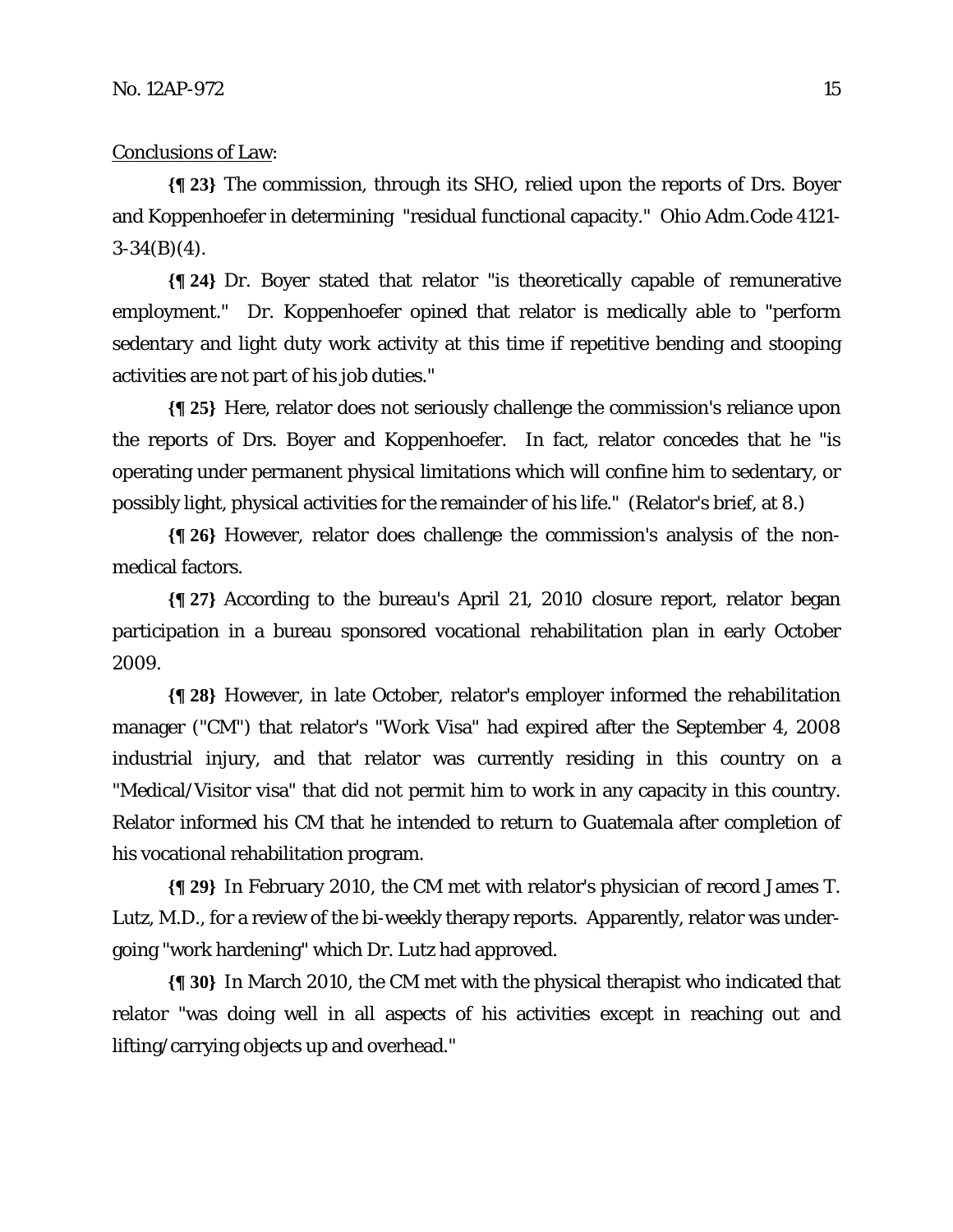**{¶ 31}** By late April 2010, the CM concluded that the vocational rehabilitation plan should be closed. The April 21, 2010 closure report identifies three reasons for closure: (1) "lack of academics in Spanish and English"; (2) a lack of "transferable skills"; (3) the lack of a "work visa."

**{¶ 32}** The April 29, 2010 letter to relator from the CM indicates only one reason for closure, i.e., "[n]on-employable due to expired work visa."

**{¶ 33}** In his order, the SHO heavily relies upon his finding that relator "is not interested in obtaining a work visa." This finding is said to be premised solely upon the testimony of relator's counsel. The SHO's order again states:

> The Staff Hearing Officer find that the Injured Worker has attempted to participate in vocational rehabilitation one time. However, the Bureau of Workers' Compensation rehabilitation closure report dated 4/21/2010 indicates that the Injured Worker is not feasible to participate in vocational rehabilitation primarily because the Ijured Worker does not have a work visa. Further, Injured Worker's counsel testified that the Injured Worker has extended his time to remain in the United States by way of a tourist visa. Injured Worker's counsel testified that the Injured Worker is not interested in obtaining a work visa because the Injured Worker plans on returning to Guatemala. Because the Injured Worker has indicated that he has no interest in obtaining a work visa, the Staff Hearing Officer finds that the Injured Worker has not made a diligent and sincere attempt to participate in vocational rehabilitation.

**{¶ 34}** Significantly, in this action, relator's counsel denies that he so testified:

The SHO first indicated that counsel "testified" that the Relator was not interested in obtaining a work visa. Current counsel was counsel at the PTD hearing and provided no testimony. No one, including counsel, expressed any indication of a lack of interest in changing Mr. Ramos' status to one which would give him access to employment authorization.

(Relator's brief, at 10.)

**{¶ 35}** Significantly, the commission's brief fails to address the issue raised regarding the SHO's stated reliance upon testimony of counsel.